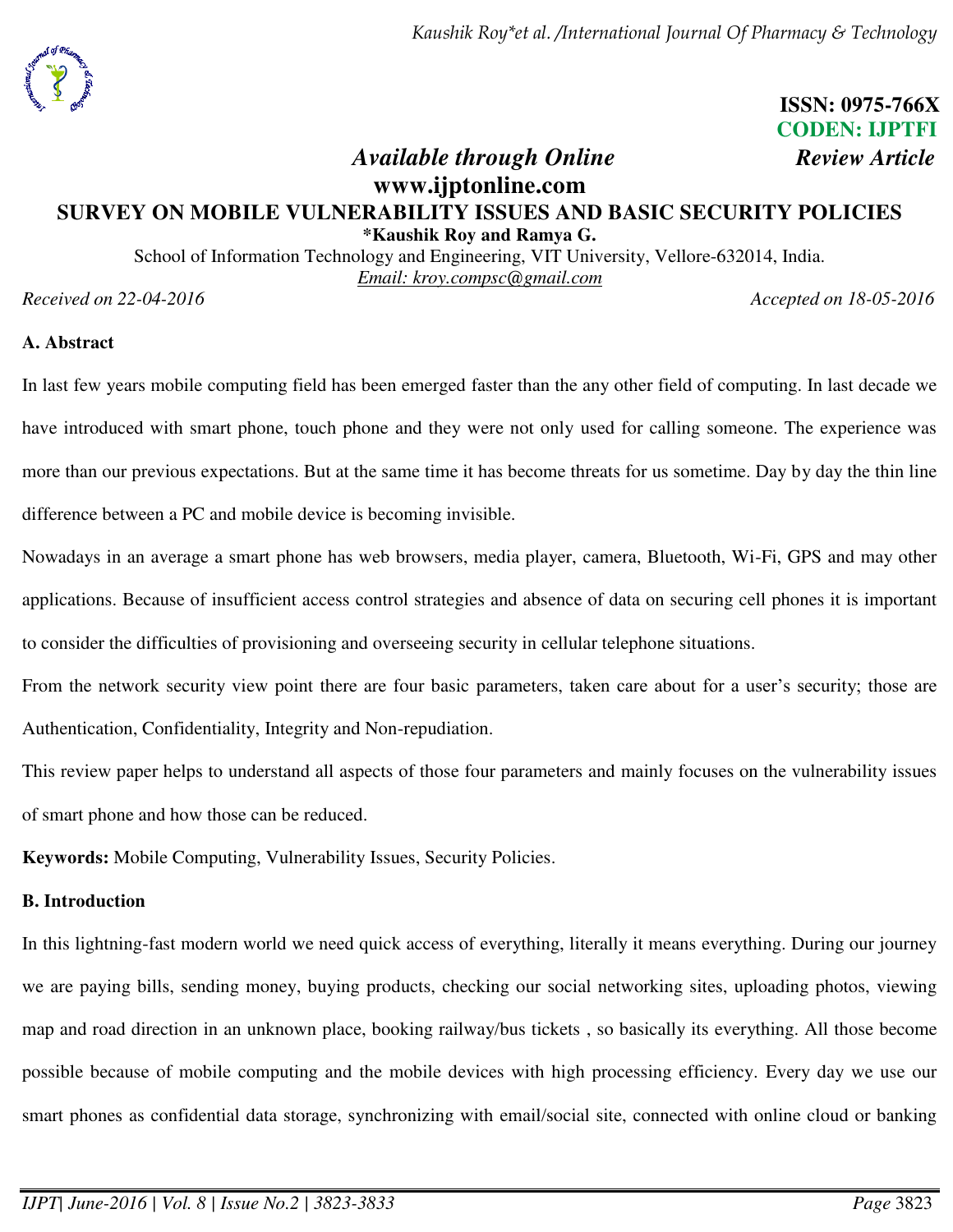It can also be observed that in the year 2013 the number of PC users was started decreasing gradually then the number of smartphone users.



**Fig. 1: Growth of smartphone users.** 

As we know "prevention is better than cure", we should take care about the security of our devices before not only we loseit, but also we lose everything with it. To understand the security policy we need to understand the vulnerability issues of our smart phones.The principle of security based on four principles- Authentication, Confidentiality, Integrity and Non-repudiation [1]. Let assume A is a sender and B is receiver. Now if A sends a packet to B and no one except B can read it is called as confidentiality. After receiving the packet if B wants to verify if indeed it has been sent by A, he can also do that, it is called as authentication. A and B want to ensure that no one can temper the content of the packet is known as integrity. If the content of the packet is something much classified information deal between A and B, nonrepudiation ensure that A could not deny this fact that he himself sent that packet to B.

Security is an important fact to take care about the fact, that one can illegally access someone else's data/identity. As the number of different connectivity component increased for a smart phone, like GPRS, Bluetooth, infrared, Wi-Fi, GSM, it also increases the vulnerability [2].

Smartphones and feature phones may be considered as handheld PCs coordinated inside of a cell phone, however while most feature phones have the capacity to run applications in view of stages, for example, Java ME, a cell phone permits the client to introduce and run more propelled applications basedon a particular platform. Smartphones run complete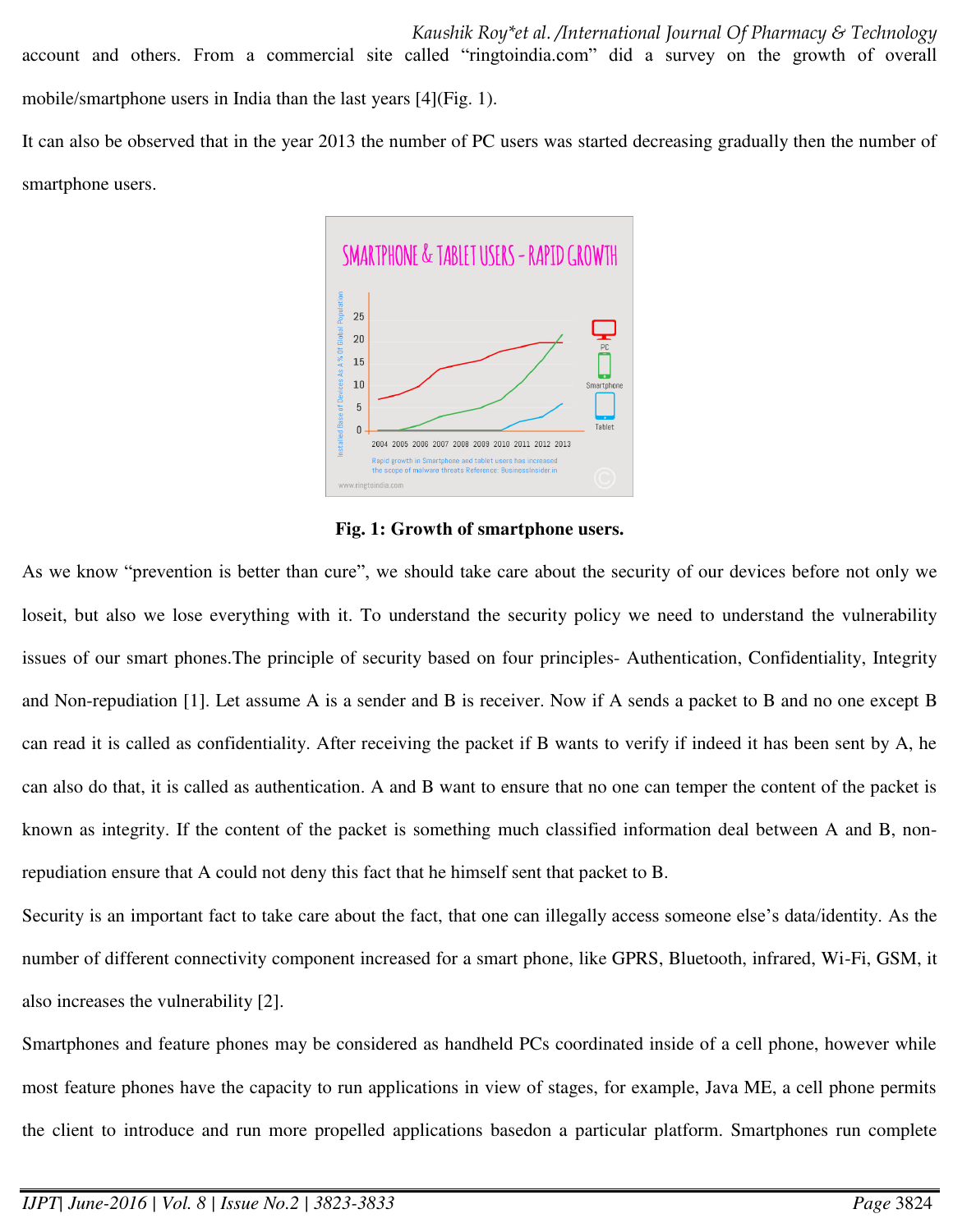working framework programming giving a platform for application developers[3]. The powerful advantage of smartphones is based on the requirement/feature user can develop any application and also can customize the functionalities, specially for the android [5]. For example nowadays an apps can tell you the restaurants, ATMs, bus stops, railway station near to you, just in one click.

Clients own cell phone can be utilized to build profitability of an association. Users can get to corporate resources from their own particular cell phones. [6] However, presenting cell phones in the endeavor presents extra security challenges. Android gadgets may even serve as remote bases for assaults on other GSM supporters, however this is respected profoundly doubtful. A few new and understood danger situations apply for Android smartphones. These incorporate effortlessly conductible cash extortion, mechanical reconnaissance, corporate or military system invasion and even dissent of administration assaults on today's as of now vigorously stacked versatile system.

#### **C. Literature Review**

In their paper Rahul B. Mannade, Amol B. Bhande [7] has talked about around three most imperative parameters in mobile computation that are Communication, Mobility and Portability. Presently a day portable uses the remote innovation which accompanies littler lighter and less utilization of force however in the meantime it is truly difficult to execute than wired technology. Some major natural elements influences the association gave by remote innovation, in this way it is more mistake inclined, with lower transfer speeds and separation issues. Versatility, keeping up the nature of administrations while a gadget is being moved, changing areas, is additionally a state of concern. The versatility feature likewise manages address allocation, individual area based data and protection. The third imperative, portability accompanies the prerequisites sturdy, smooth configuration, convenient, little and light which disturbs the liberal methodology taken by creators before. The authors has likewise communicated their perspectives about how these circumstances can determined by utilizing mobile assets(like CPU, Cache, Memory) accurately, utilizing some exceptional strategies, for example, logging, consummating, pressure , compose back storing and so forth.

As the popularity on smart phones are increasing day by day, proportionally the security issues are also becoming a matter of concern. Soeung-Kon(Victor) Ko, Jung-Hoon Lee, Sung Woo Kim [8] did the first reported survey on the vulnerability and security issues of a smart phone. Later Srikanth Pullela [9] was focused on the network security and he concentrated on the principles of network security with more two parameters.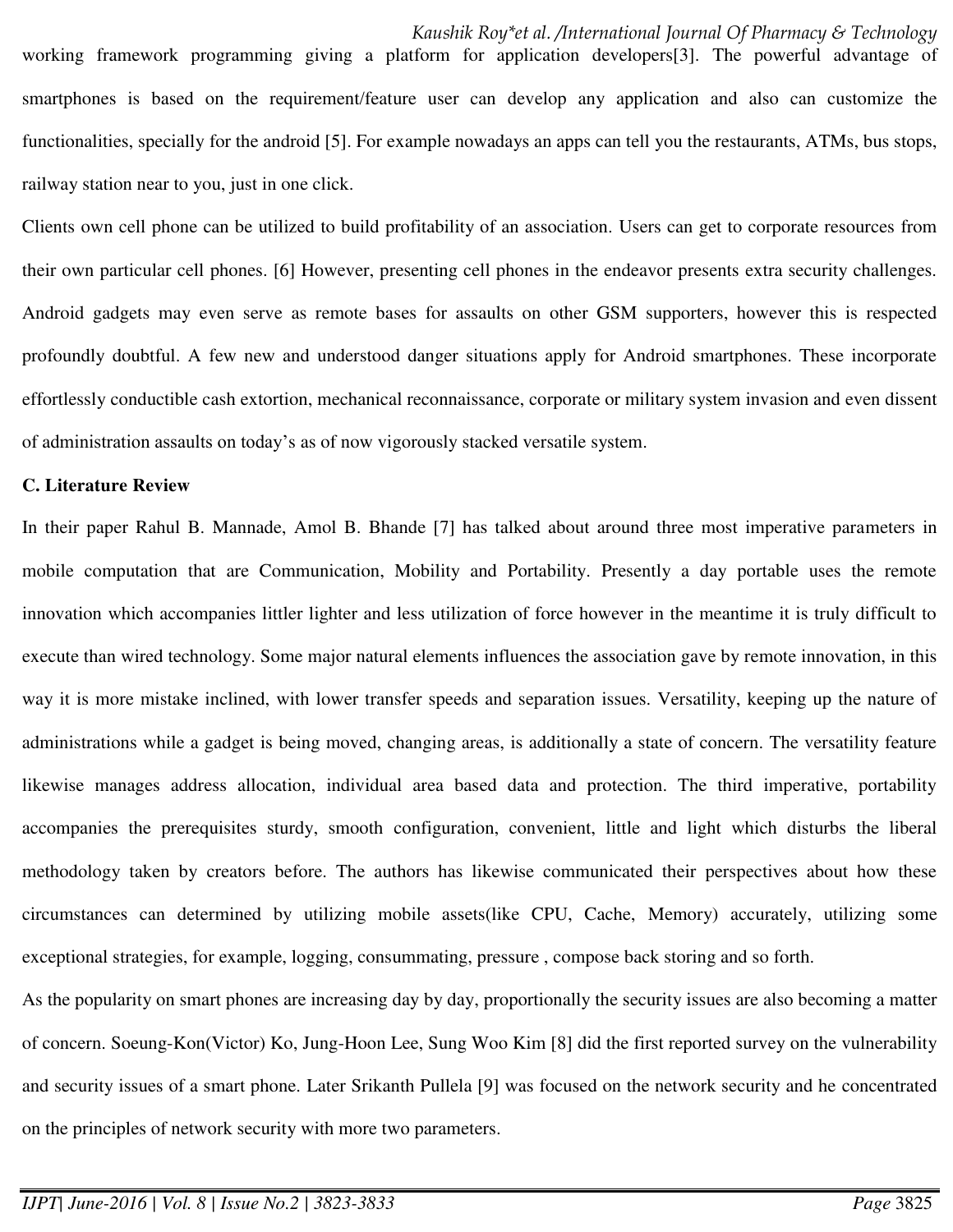Legitimate and Accountability. Accountability infers that an element ought to be considered in charge of its own particular activities, where as Legitimate infers to identify a legitimate communication network or sender of any message. He clarified that if these factorsare maintained properly in a communicational network, specially when it is wireless, then it can be a maximum level of communication.

An itemized overview on Different sort of assaults on portable and the qualities of different sort of malware , Trojan stallion and malevolent records which can degenerate versatile information , has been finished by Mariantonietta La Polla, Fabio Martinelli, and Daniele Sgandurra [10]. The authors has additionally indicated a few courses by which those pitfalls can be evaded.

#### **D. Vulnerabilities and Threats**

Vulnerability and Threat are not the same. Vulnerability means the weakness of a system, or the risk to a system potentially, whereas threat means shaping the attack using the weakness of a system. In past few years the attack on mobile devices has been increasing like fire in forest. The biggest reason behind this is the Android OS. Android has no control on the developers and their built applications. There is no such malware scanning over the published apps, specially when it is on a third party website, at the same time a user can work as an admin of his system OS. Android was designed as a true open source, so it is also a open field for a hacker to embed some malware code inside a legitimate apps and republish it on his website [14](Fig. 2).



## **Fig. 2: Repackaging malware into legitimate app.**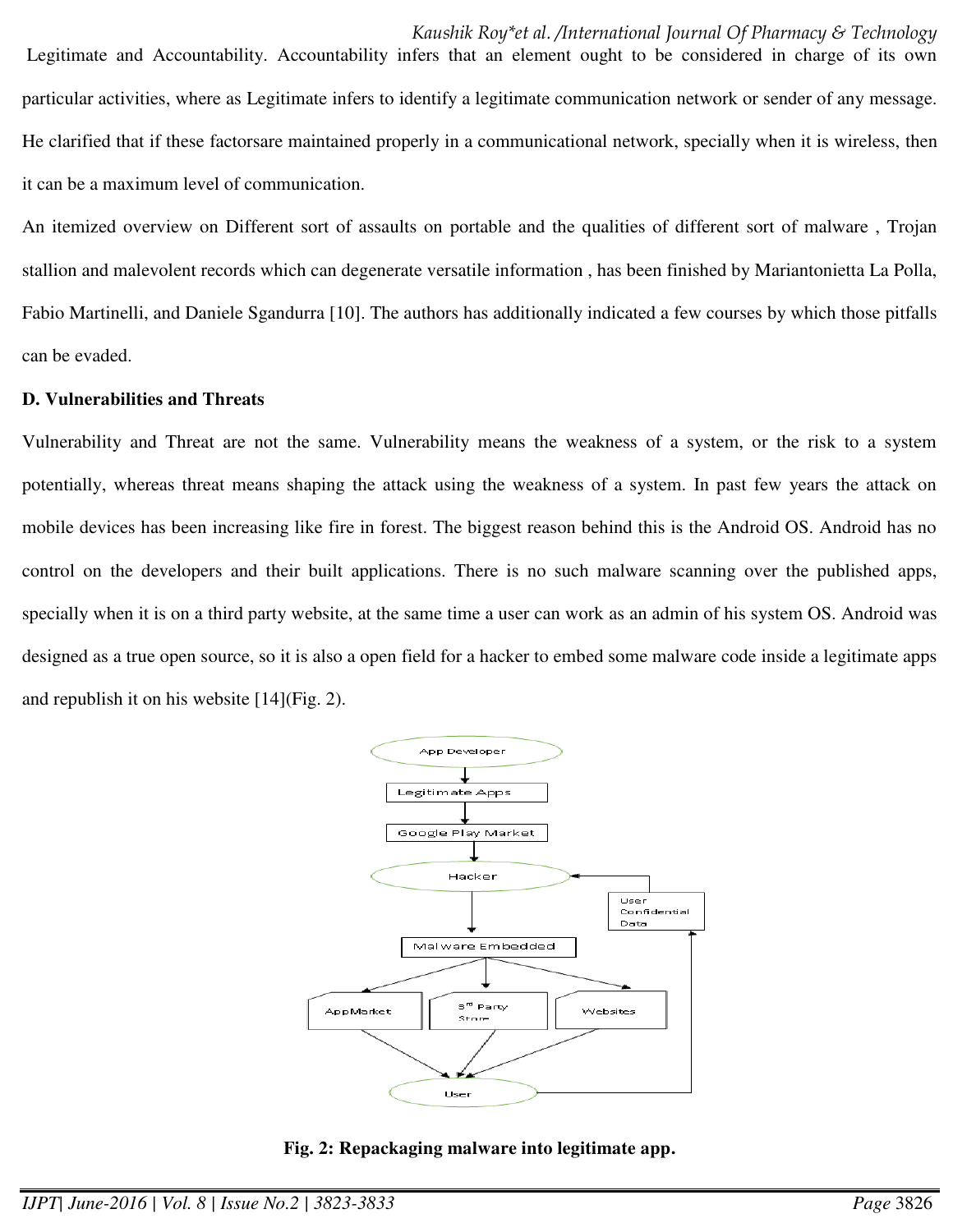#### *Kaushik Roy\*et al. /International Journal Of Pharmacy & Technology*

Initially connecting a mobile with PC required one intermediate software developed by the device manufacturer. That software actually took care about the contents that were being exchanged between PC and mobile. In Android smartphones one can directly connect his mobile device with PC simply with USB cable and it exposes all the contents of SD cards with read/write/modify/delete access. These type of issues in smartphones are making themselves more exposed for a malware attack. Whenever the PC is connected with smartphone, the malware can be automatically exchanged between them [15].There are a few apps which can abuse the administrations of another app without consent demand [16]. Any app on the android platform will get to gadget information simply like the GSM and SIM advertiser Ids without the authorization of the client. In last few years because of all those vulnerability issues the attack on mobile devices has been increased much more that previous. Kaspersky lab reports confirm that the attacks have been increased significantly on mobile devices after smartphones hiked the market (Fig. 3 (a))[17]. The lab report also confirmed that the Android is most suitable for this type of attacks for the hackers (Fig. 3(b))[17].



#### **Fig. 3: Attack Statistics**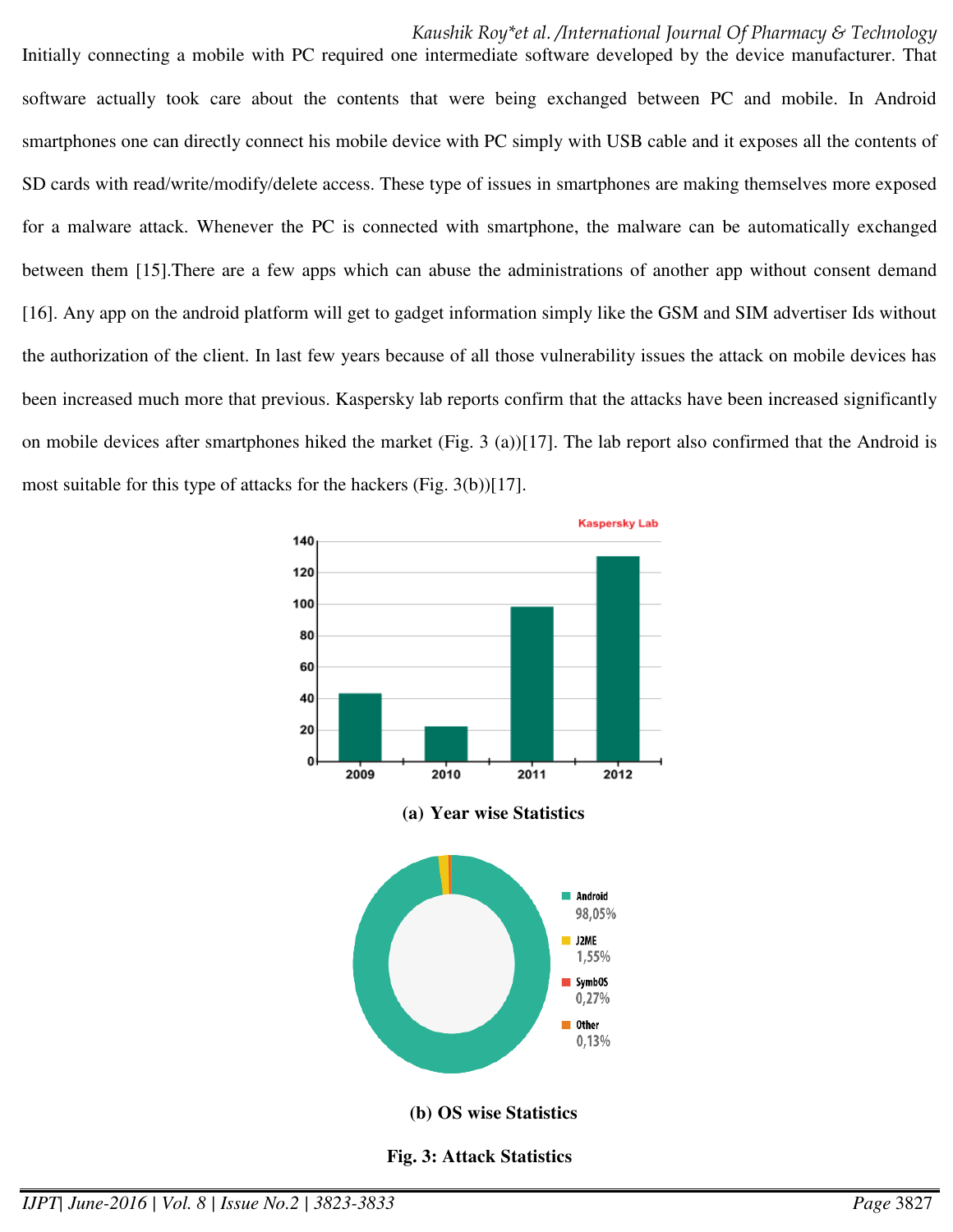*Kaushik Roy\*et al. /International Journal Of Pharmacy & Technology* 

The biggest question is that what we need to secure from the attacks or illegal access. The Table1 describes the details of

security objects.

**Table 1: Security Objectives.** 

| <b>Issues</b>   | Description                                     |  |  |
|-----------------|-------------------------------------------------|--|--|
| Confidentiality | It ensures who could access the                 |  |  |
|                 | device and who are not allowed                  |  |  |
| Integrity       | Who is allowed to use the system                |  |  |
|                 | resources (CPU, memory, Data) and<br>who is not |  |  |
|                 |                                                 |  |  |
| Availability    | It signifies that a resource is always          |  |  |
|                 | available for that person/apps who              |  |  |
|                 | was allowed to use it.                          |  |  |

Next important point to note is that what are the current vulnerability issues exists with a smart phone. Those are described in the Table 2. The first three (V1-V3) vulnerability issues can be considered as internal issues of a smartphone, as it depend on the system architecture and resources. Rest of two are considered as the external issues, as they are mainly occurred because of network problem or connectivity reason.

## **Table 2: Vulnerability Issue.**

| Vulnerabilities          | Description                                                                                                                                                                                                                            |  |  |
|--------------------------|----------------------------------------------------------------------------------------------------------------------------------------------------------------------------------------------------------------------------------------|--|--|
| V1. Implementation issue | Because of architectural design of device a malware can take its advantage.                                                                                                                                                            |  |  |
| V2. Incompatibility      | If there is any incompatibility between two apps, or an apps and the OS itself;<br>we need some intermediate apps to make them compatible with each other.                                                                             |  |  |
| V3. User Unawareness     | Installing apps from untrusted sources, Connecting with unprotected public<br>Wi-Fi and websites, improper configuration with system resources (like-<br>Bluetooth, Browser etc.), unaware of social attacks, lose the device somehow. |  |  |
| V4. Wireless Network     | Blocking, modifying the data packets by packet sniffing and spoofing or<br>eavesdropping.                                                                                                                                              |  |  |
| V5. External Objects     | There are several external objects for which vulnerability<br>increases<br>significantly, like- web server, AP, base station, PC etc.                                                                                                  |  |  |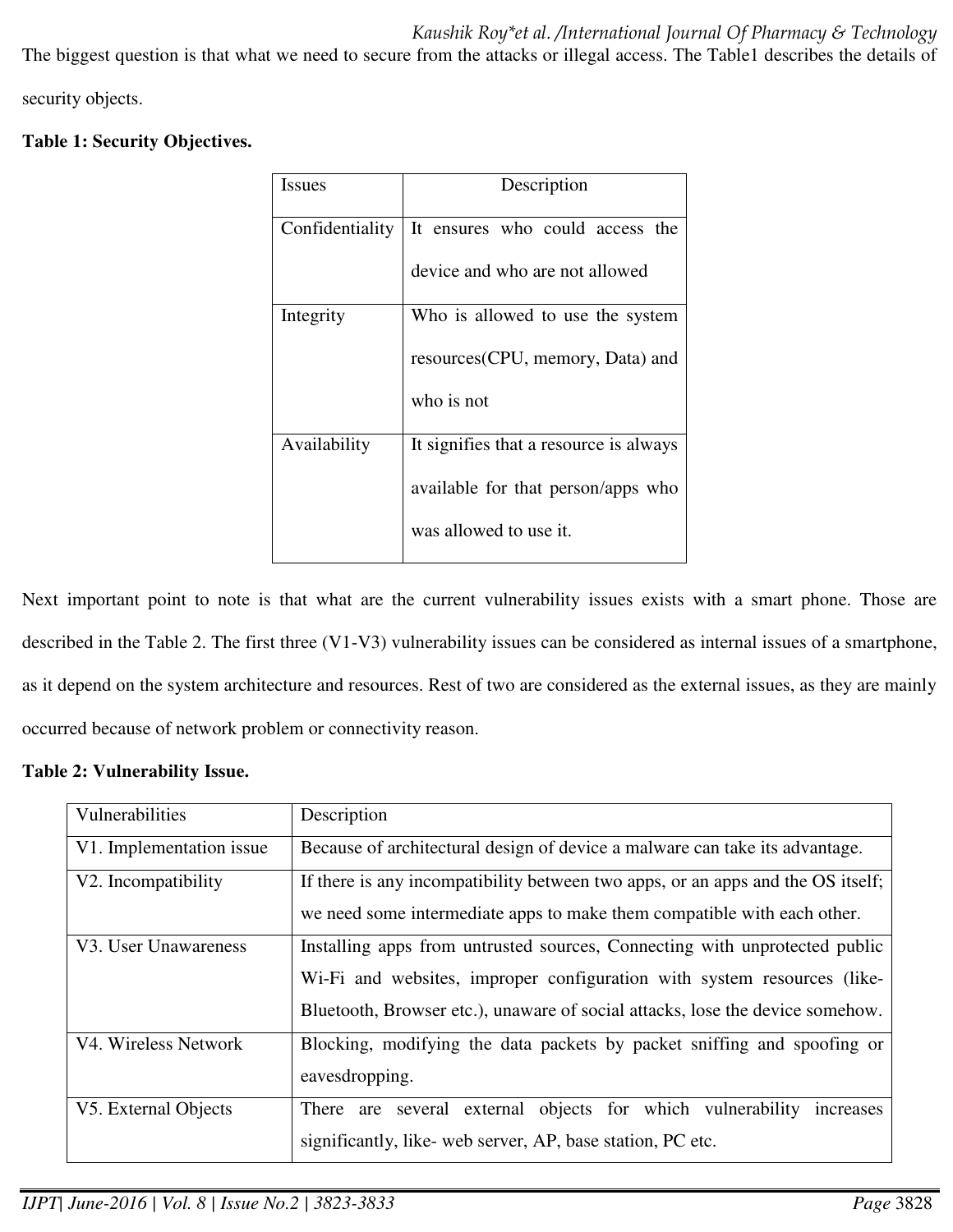As we have already discussed earlier that vulnerability and threats are not the same and vulnerability leads the threats. The following Table 3 has discussed the different threats according to their vulnerabilities. First four (T1-T4) are caused by attackers and rest four cases (T5-T8) are because of the unawares of a user.

#### **Table 3: Threats.**

| Threats                        | Description                                                                                                              | Vulnerability  |  |
|--------------------------------|--------------------------------------------------------------------------------------------------------------------------|----------------|--|
|                                |                                                                                                                          | V <sub>1</sub> |  |
|                                | T1. Malware<br>It can alter or expose confidential information, risk the availability by holding the                     |                |  |
|                                | system resources, also can use costly services (MMS, SMS, Data exchange)                                                 | V <sub>3</sub> |  |
|                                |                                                                                                                          | V <sub>5</sub> |  |
| T <sub>2</sub> .<br>Wireless   | By packet sniffing, eavesdropping, spoofing the packet content can be altered or                                         | V <sub>4</sub> |  |
| <b>Network Attack</b>          | observed.                                                                                                                |                |  |
| T3. DOS Attack                 | Attacks on the base station (device), wireless network, radio interface, web                                             | V <sub>4</sub> |  |
|                                | servers to make them unavailable to use for the user.                                                                    | V <sub>5</sub> |  |
| T4. Break-in                   | V <sub>1</sub><br>Gets the control over the device through code injection or flaw of code                                |                |  |
| T5. Malfunction                | An application may malfunction because of incompatibility between the platform<br>and application.                       |                |  |
|                                |                                                                                                                          | V <sub>3</sub> |  |
| T6. Phishing                   | User can expose his/her confidential information by accessing a phishing website<br>or message phishing.                 |                |  |
| T7. Loss                       | Lose the device itself                                                                                                   |                |  |
| T8.<br>Platform<br>interchange | A user can alter the internal platform configuration of his/her device (jail break<br>for iPhone or rooting for Android) | V <sub>3</sub> |  |

The next figure (Fig. 4) describes the statistical data of different types of threats and attacks from Kaspersky lab data [18].



## **Fig. 4: Statistical Data of attacks and threats.**

All types of attacks can be classified into three major categories [19] - Malware, Grayware and Spyware. Malware access the confidential information of a user, can alter them and by holding the resources for infinite time it can also collapse the whole system. There are different types of malware attacks, like SMS attacks, Bluetooth attacks, Premium rate attacks,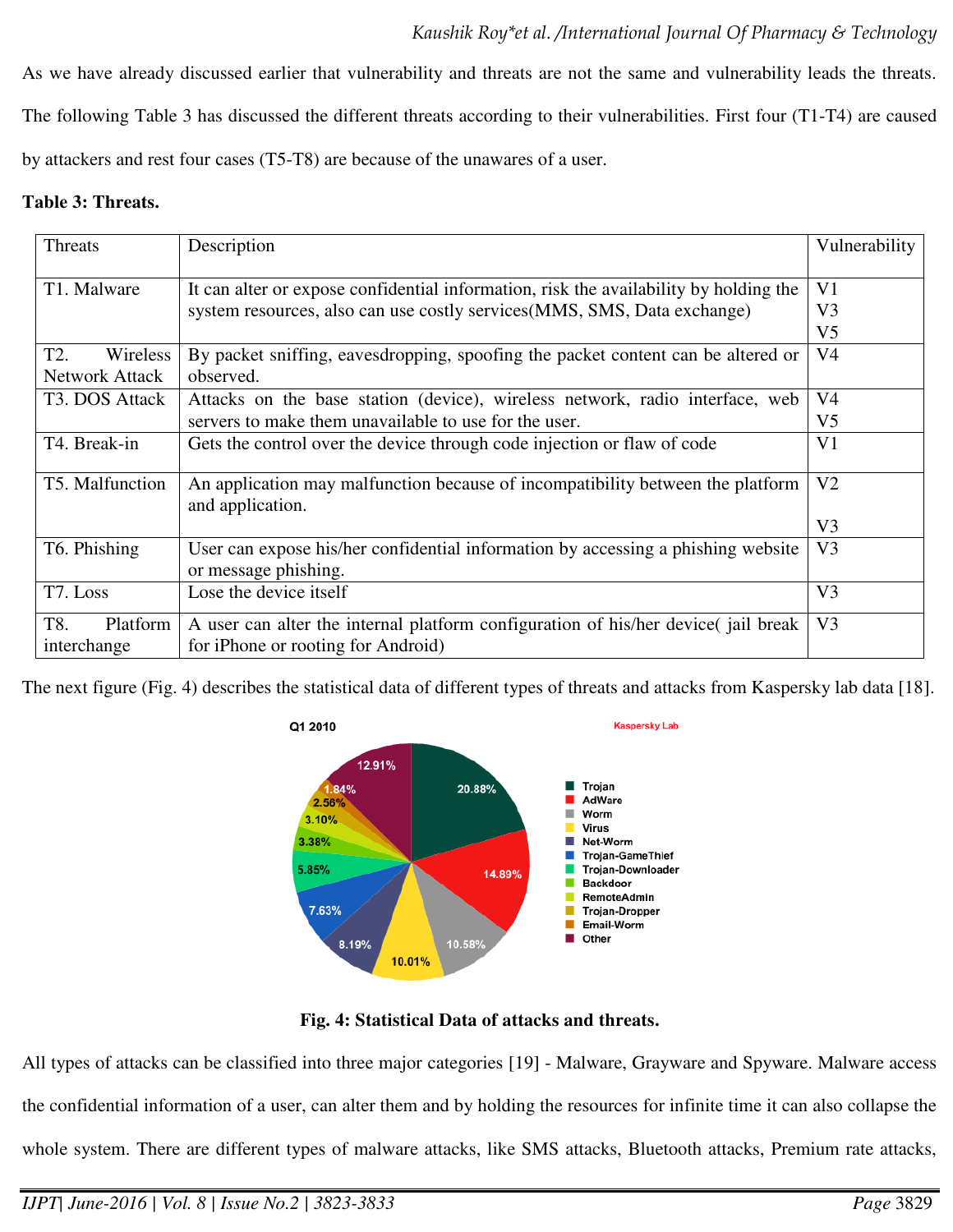#### *Kaushik Roy\*et al. /International Journal Of Pharmacy & Technology*

phone jail breaking etc. Grayware does not cause any damage to a system, but for the commercial purpose it uses some applications or access data from the device. Spyware is the most dangerous in this category, as it pretends to be something different where the actual function of it, is to monitor the activity of the victim and send than activity report to the attacker.

Rooting one's smart mobile phone may present higher dangers of fruitful malware attack. Some altered platform are less all around kept up than pre-installed ones. They likewise frequently give offices to any installed apps to effortlessly pick up root benefits. Subsequently, rooting a smartphone may represent a high security hazard [5].

#### **E. Security Management**

There are several security managements are available in the market, like- anti-virus, firewall, Access control, Spam filter etc. etc., but majorly they can be clubbed together into three major category.

## **Table 4: Types of Security Management.**

| <b>Types</b>  | Description                                                                                                                                                                                |
|---------------|--------------------------------------------------------------------------------------------------------------------------------------------------------------------------------------------|
| System        | Changes the system's core level coding of                                                                                                                                                  |
| Modification  | kernel. But very much expensive to do.                                                                                                                                                     |
| System add-on | Modifies the configuration files and make them<br>more stick to the rules.<br>It is easy to do compared to before but all the<br>apps need to re-install to handle compatibility<br>error. |
| Add-on        | Easy install as an application. Easy to adopt but                                                                                                                                          |
| Applications  | totally depends on user.                                                                                                                                                                   |

To guarantee confidentiality and integrity in smartphone, application developers and smartphone client can embrace cryptographic technology. Cryptography can be actualized two ways, application and APIs.

The next table (Table 5) describes the types of different security managements and the threats those can be reduce for that.

## **Table 5: Security Management.**

|            | Type   | Mechanisms | Description                                                              | <b>Related threats</b> |
|------------|--------|------------|--------------------------------------------------------------------------|------------------------|
|            |        |            |                                                                          |                        |
|            |        | Firewall   | Blocks un-allowed connections, prevents network   T3, T8                 |                        |
| Aodificati | System |            | attacks by denying untrusted networks                                    |                        |
|            |        |            | Access Control   Gives limited access to system resources. This   T1, T7 |                        |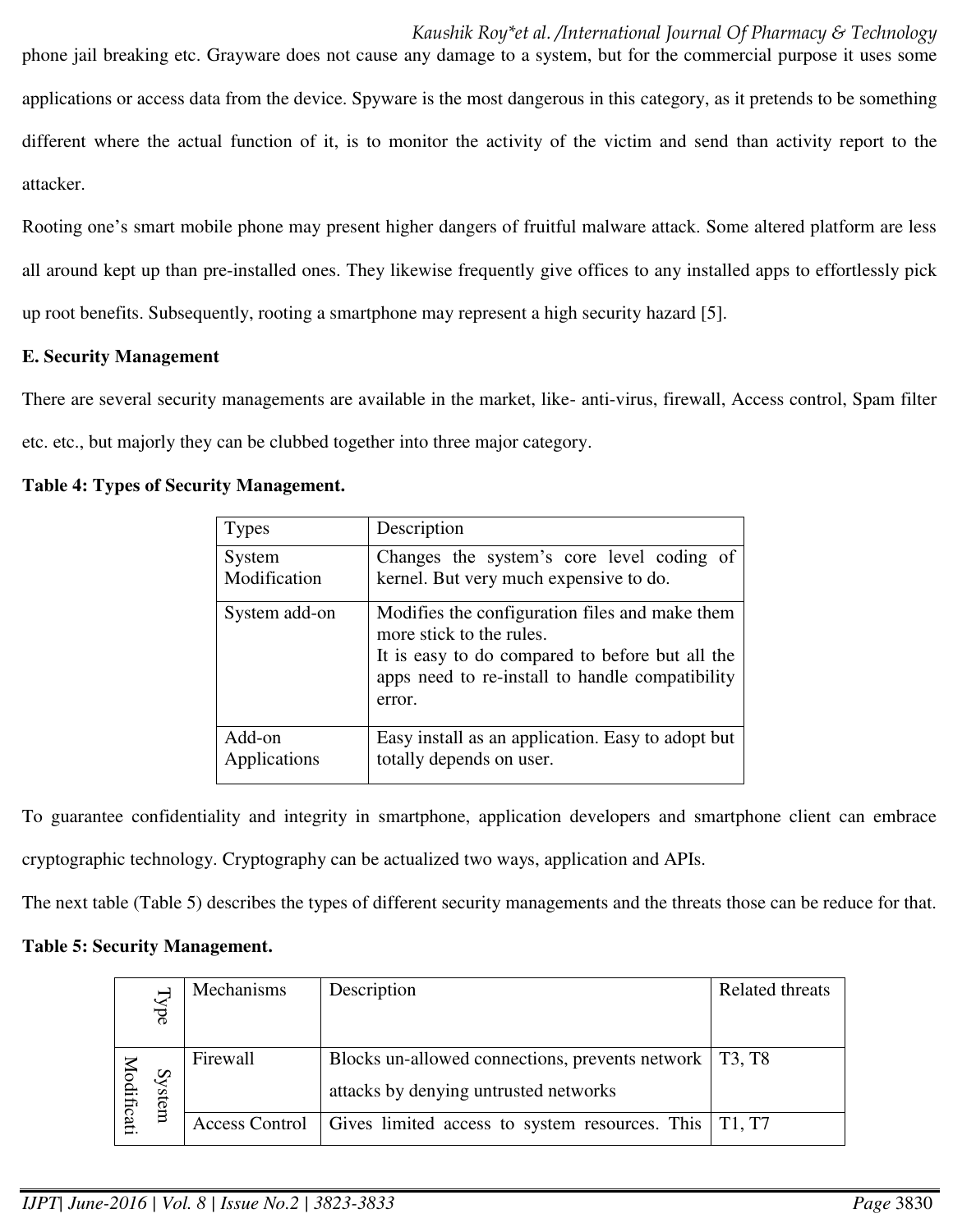*Kaushik Roy\*et al. /International Journal Of Pharmacy & Technology* 

|             |        |                       | limits the risk of malwares                      |                                                  |
|-------------|--------|-----------------------|--------------------------------------------------|--------------------------------------------------|
|             |        | Authentication        | Prevents from unauthorized access of device.     | T7                                               |
|             |        | Pre-Testing           | This ensures only the verified developers and    | T <sub>1</sub> , T <sub>4</sub> , T <sub>5</sub> |
|             |        |                       | ensures the security of an application           |                                                  |
|             |        | <b>Regular Update</b> | Updating your OS and application regularly can   | T <sub>5</sub>                                   |
|             |        |                       | prevent a lot of attacks                         |                                                  |
|             |        | Remote Access         | When user lose his/her phone, remote access      | T7                                               |
|             |        | Control               | control can stop exposing his/her<br>private     |                                                  |
|             |        |                       | information from that device.                    |                                                  |
| Add-on      | System | Secure API            | security<br>Secure API ensures the cryptographic | T <sub>1</sub> , T <sub>2</sub> , T <sub>8</sub> |
|             |        |                       | on an application data exchange                  |                                                  |
|             |        |                       |                                                  |                                                  |
| Application | Add-on | Anti-Virus            | Scans files, folders, SMS, MMS, emails, URLs to  | T <sub>1</sub> , T <sub>6</sub> , T <sub>8</sub> |
|             |        |                       | prevent malware and phishing attack.             |                                                  |
|             |        | Spam Filter           | Helps to block MMS, SMS, and emails from         | T <sub>1</sub>                                   |
| $\otimes$   |        |                       | unknown commercial sources.                      |                                                  |

## **F. Conclusion**

These days, cell telephones are confined to voice administrations as well as utilized for searching web, playing recreations, sending interactive media messages, versatile managing an account. Numerous industry expert are utilizing their complex cell phones which enhances their profitability yet classified information of their venture moves outside of the protected border of the endeavor. Accordingly new security dangers are developing.In present, there are numerous explores on cell phone security, however there is absence ofpush to examine all security dangers of cell phone. To set up cell phone security, security dangers taking into account cell phone environment is important. Along these lines, in this work, we examined security of cell phone and depicted pertinent security systems against dangers.

## **G. References:**

- 1. AtulKahate*"Cryptography and Network Security"*, published by McGraw Hill Education (India) Private Limited, pp-8- 11.
- 2. G.P. Picco, *"Lime: Linda Meets Mobility*", ICSE98 International Workshop on Computing and Communication in the Presence of Mobility, April 25, 1998".
- 3. Mulliner, C.R.: Security of Smart Phone, Master's Thesis of University of California (June 2006)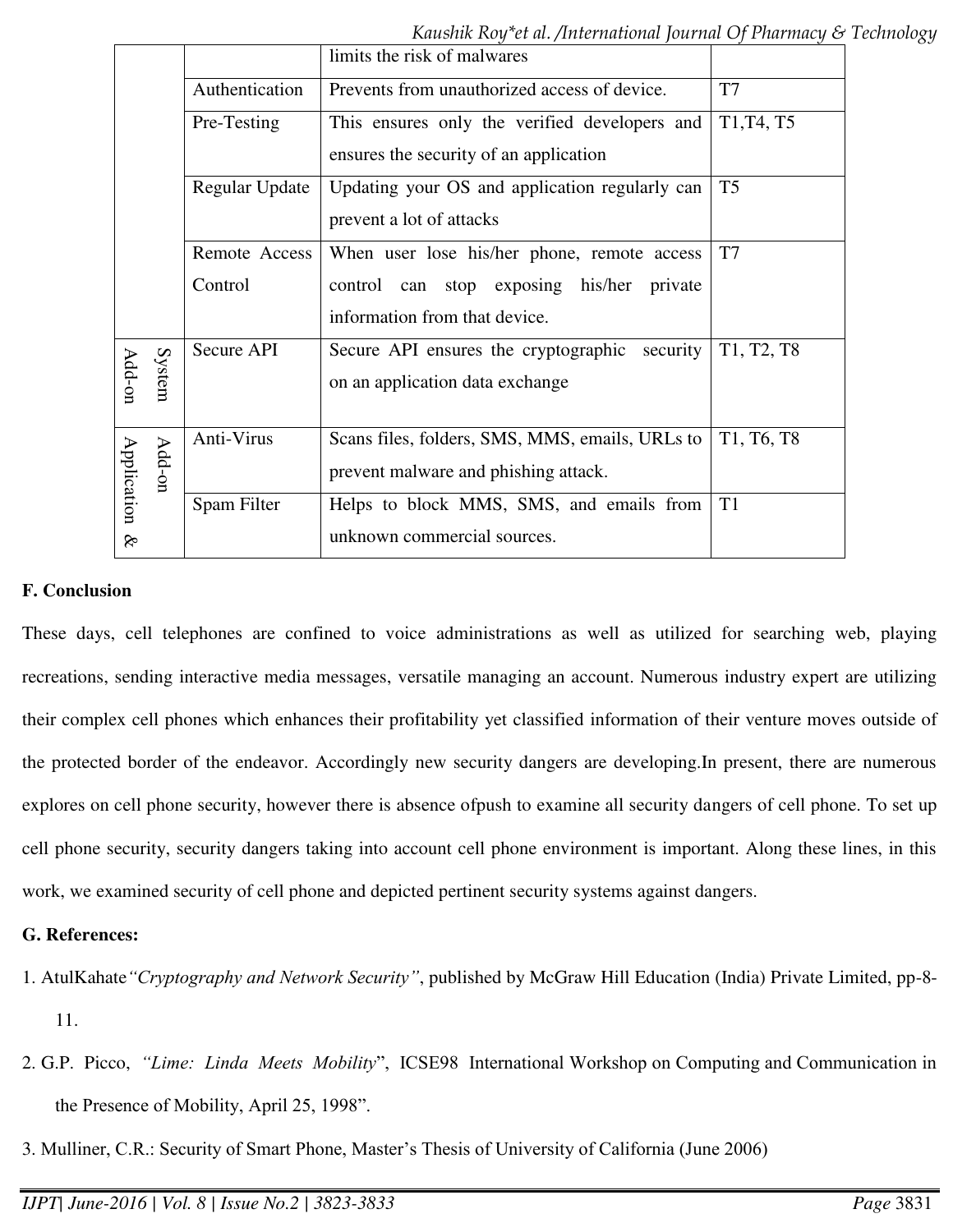#### 4. [www.ringtoindia.com](http://www.ringtoindia.com/)

- 5. W. Jeon, J. Kim, Y. Lee and D. Won, "A Practical Analysis of Smartphone Security". Springer-Verlag Berlin Heidelberg 2011, pp. 311-320
- 6. Good Technology Mobility Index Report Highlights Enterprise Mobility Shift from Devices to Applications, Aug 12, 2014 | Sunnyvale, CA.
- 7. Rahul B. Mannade, Amol B. Bhande "*Challenges of Mobile Computing: An Overview*", International Journal of Advanced Research in Computer and Communication Engineering.
- 8. Soeung-Kon, "*Mobile Cloud Computing Security Considerations"* ,Journal of Security Engineering, Jan 2012.
- 9. SrikanthPullela, *"Security Issues in Mobile Computing" ,* Department of Computer Science University of Texas at Arlington.
- 10. Mariantonietta La Polla, Fabio Martinelli, and Daniele Sgandurra, "A Survey on Security for Mobile Devices", Vol 15, Issue 1. IEEE 2012.
- 11. PradipLoganathan "The Challenges and Requirements of Mobile Computing".
- 12. Dharma P. Agrawal , Hongmei Deng , RajaniPoosarla and SugataSanyal, "*Secure Mobile Computing"*, [Distributed](http://link.springer.com/book/10.1007/b94926)  [Computing - IWDC 2003,](http://link.springer.com/book/10.1007/b94926)Volume 2918 of the series [Lecture Notes in Computer Science](http://link.springer.com/bookseries/558) pp 265-278. Springer Publication.
- 13. Ashish Wadhaval ,Rugved Mehta and AshleshaGawade, "*Mobile Commerce and Related Mobile Security Issues"*, International Journal of Engineering Trends and Technology (IJETT) – Volume 4, Issue4- April 2013. pp-668-670.
- 14. "*A Brief Guide to Android Security" /*Ryan Farmer www.acumin.co.uk/download\_files/.../ android\_white\_paper\_2.pdf
- 15. P. Mahesh, A. Jayawant and G. Kale, "*Smartphone Security: Review of Attacks, Detection and Prevention*", International Journal of Advanced Research in Computer Science and Software Engineering, Vol 5, Issue 3, March 2015, pp-141-145.
- 16. "*Review of Malware Defense in Mobile Network using Dynamic Analysis of Android Application",* Miss. Ashwini A. Dongre, Dept. Of Computer Science and engineering P.R.Patil College of engineeringAmravati, Prof.C.J.ShelkeDept.of Computer Science and engineering, P.R.PatilCollege of engineering Amravati,India